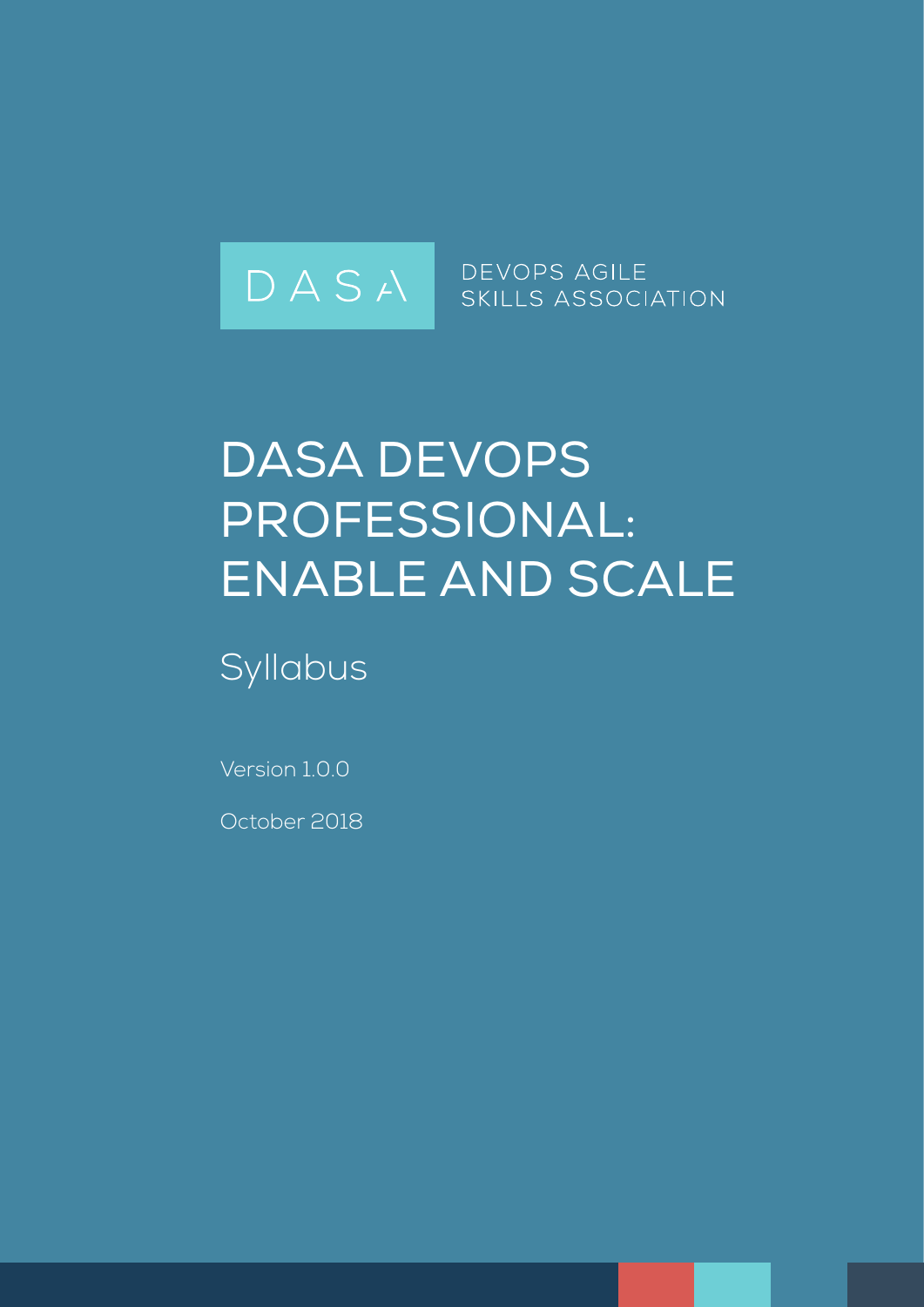

DEVOPS AGILE<br>SKILLS ASSOCIATION

| <b>RELEASE</b> | <b>VERSION</b> | <b>DATUM</b> |
|----------------|----------------|--------------|
| Previous       | NА             | NД           |
| Current        | 1.0.0          | October 2018 |

### Scope and Purpose of this Document

The purpose of this document is to inform all parties interested in the DevOps Practitioner course of the areas covered in the course.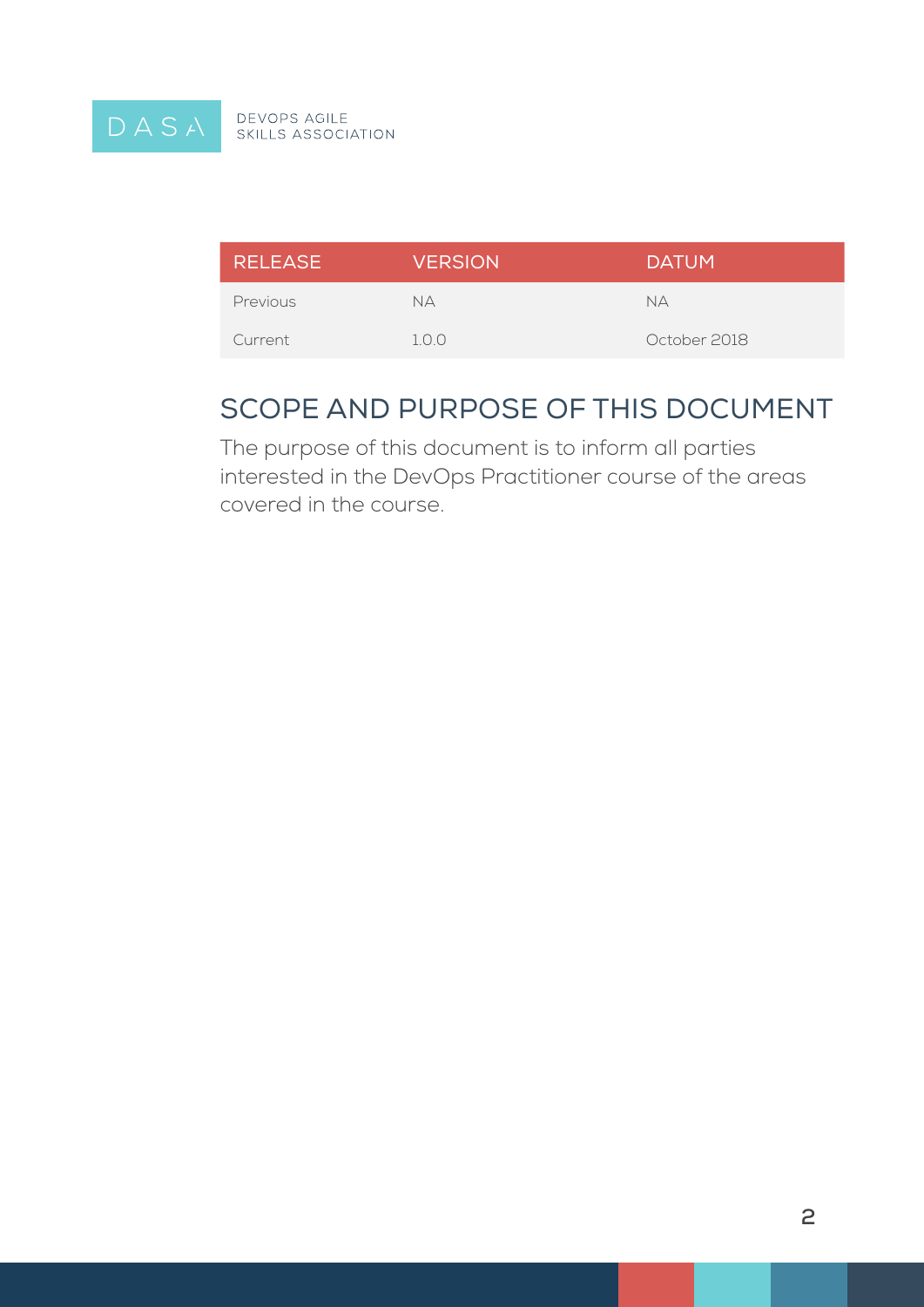

## The DASA DevOps Competence Model

The DevOps Agile Skills Association (DASA) competence framework identifies 8 knowledge areas (depicted in the redcolored text) and 4 skills (depicted in the blue-colored text) that are relevant in DevOps, as shown in the following figure.



1- novice / 2- competent / 3- proficient / 4 - expert / 5 - master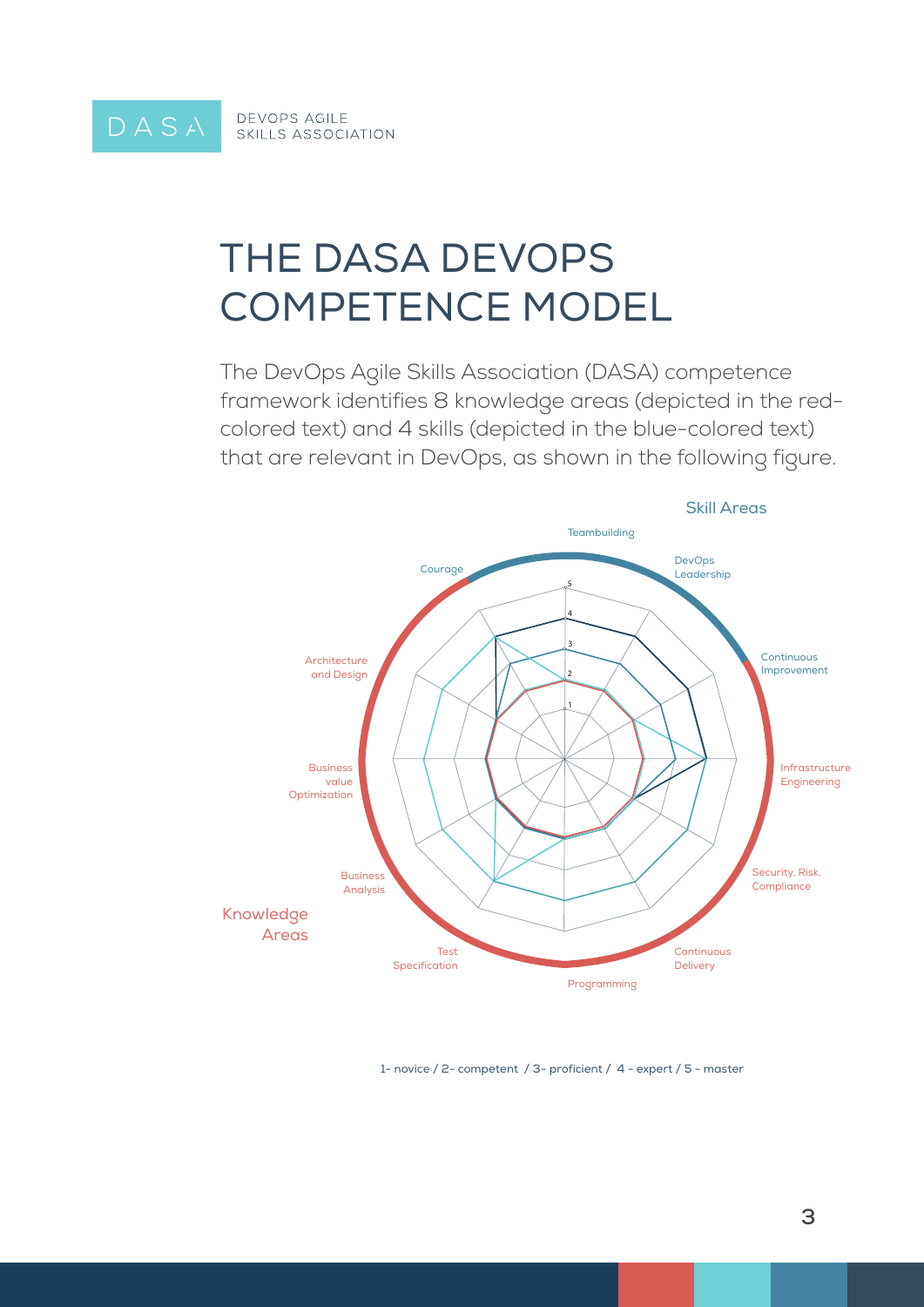

Every individual operating in a DevOps team requires to be competent at all 8 knowledge areas and proficient at the 4 skill levels. For DevOps teams to be effective, they require all 12 areas to be at the Expert level. Individual team members can specialize in specific areas, in order for teams to achieve these capabilities.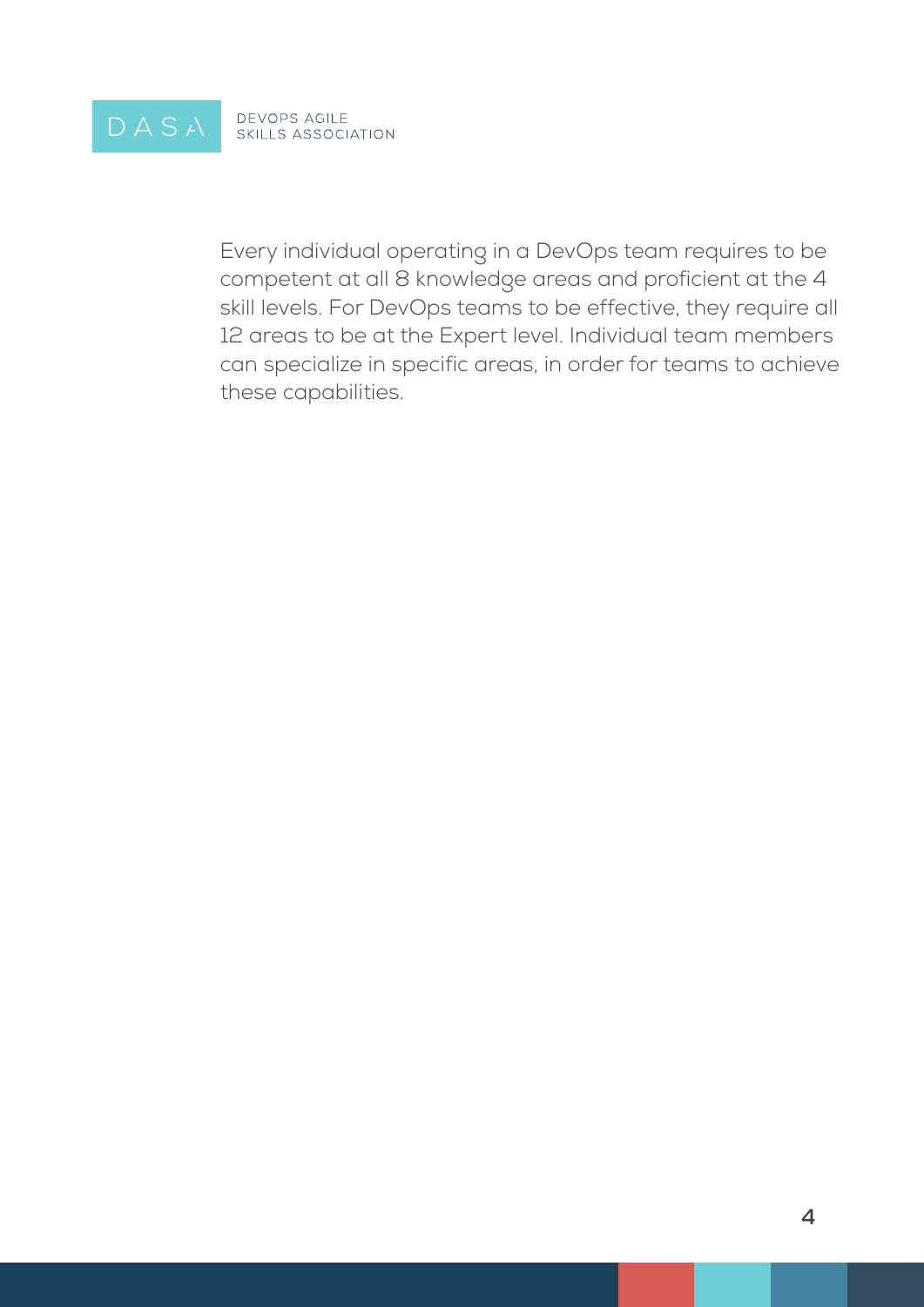# DASA DevOpS prOfeSSiOnAl: enAble AnD ScAle

This 2-day course builds upon the DASA DevOps fundamentals. The key focus of DASA DevOps Professional: Enable and Scale is on the four skill areas that have been defined by DASA and are required for successful DevOps results. The course helps you know why the four skills: courage, teambuilding, leadership, and continuous improvement, are the necessary skills for a DevOps environment.



DASA DevOps Professional: Enable and Scale is designed to provide the core education necessary to put DevOps into practice. With the help of DevOps theory, pragmatic examples and exercises, and interactive group discussions, the course will help you understand how to apply the necessary skills to practice DevOps.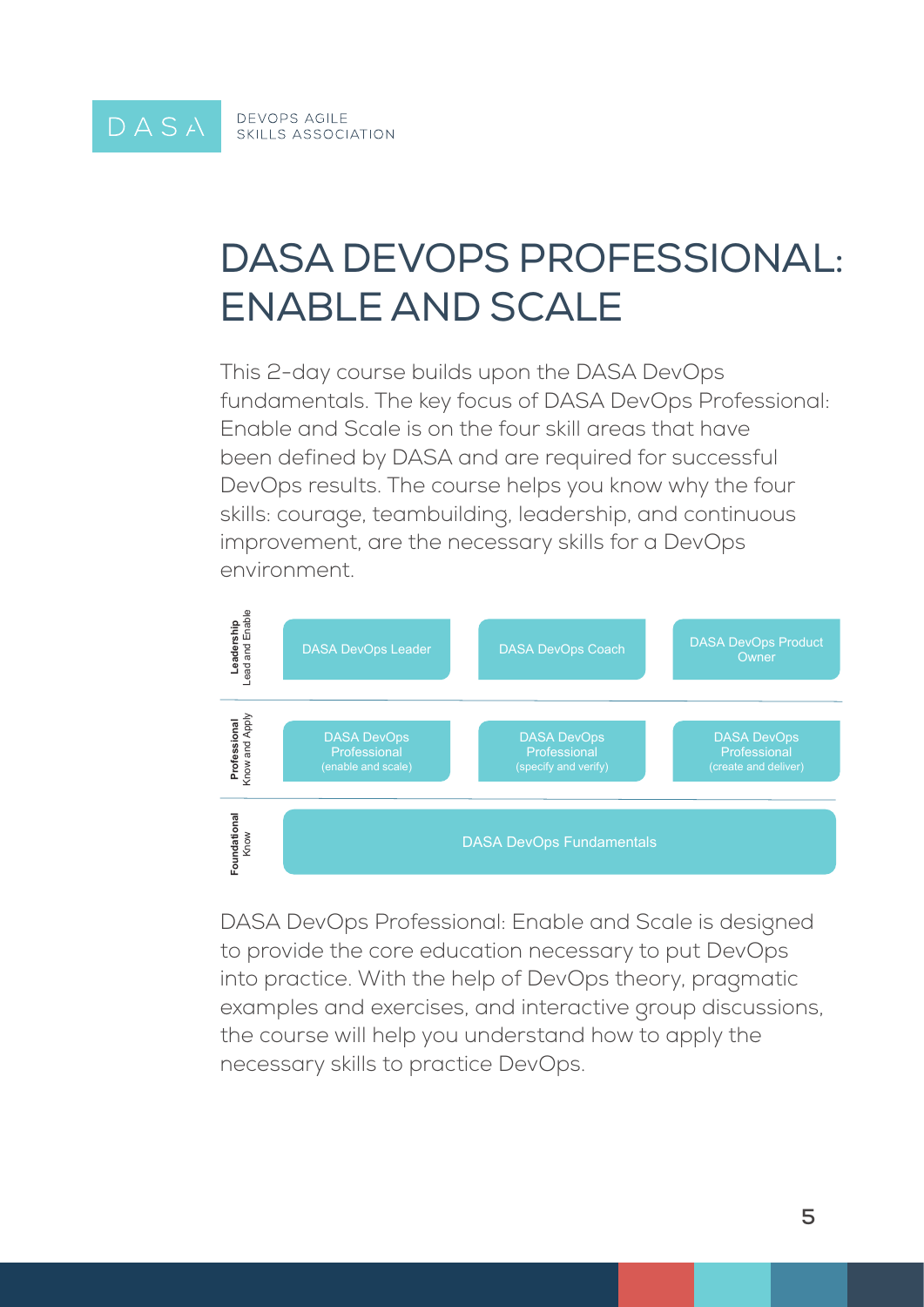#### DEVOPS AGILE<br>SKILLS ASSOCIATION DASA

### Qualification Objectives

When you have acquired the required knowledge from this course, you will be able to:

- Explain the importance of DevOps culture and the aspects that can influence it.
- Explain why courage, teambuilding, leadership, and continuous improvement are required in a DevOps environment.
- Explain why courage is essential to enable trust, honesty, and experimentation.
- Identify and evaluate different types of behavior in a DevOps environment.
- • Recognize the signals indicating impediments and/or team dysfunctions.
- Describe how to form good DevOps teams and assess their maturity.
- • List the effects of happiness and motivation on team performance.
- Identify how leaders encourage feedback and transparency.
- Discuss the factors that leaders can influence to build trust.
- Explain how and why leaders promote a "Safe to fail" environment.
- Analyze value streams to improve throughput and flow.
- Facilitate the tools for continuous improvement: structured problem-solving workshops, Story Mapping sessions, and retrospectives.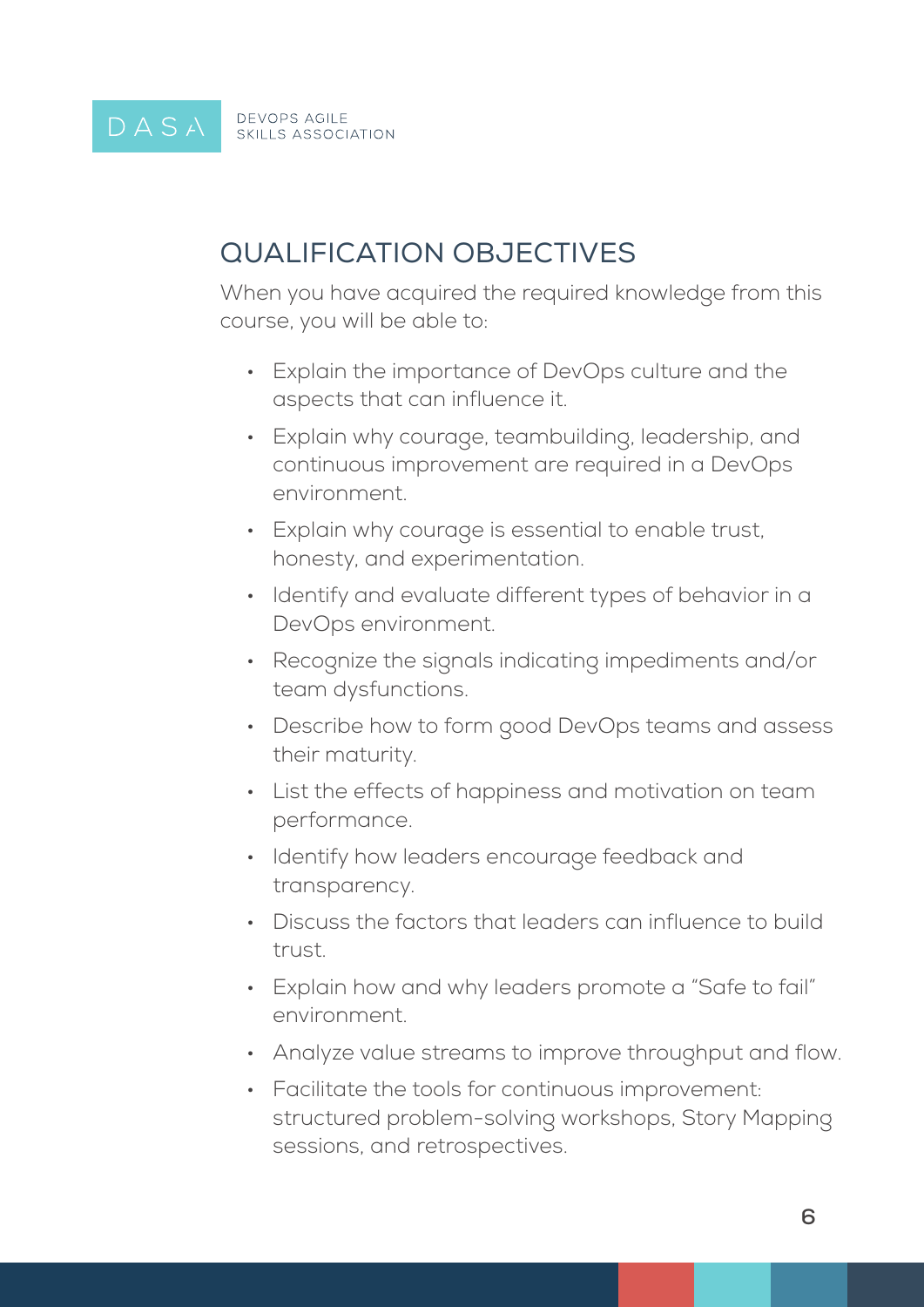### How does DASA DevOps Professional: Enable and Scale fit into the DASA Competence Framework?

After completing this course, you will cover the area marked as DASA DevOps Professional: Enable and Scale in the following figure of the DASA qualification scheme. As a result, you will reach the "Proficient" level of the scheme.



1- novice / 2- competent / 3- proficient / 4 - expert / 5 - master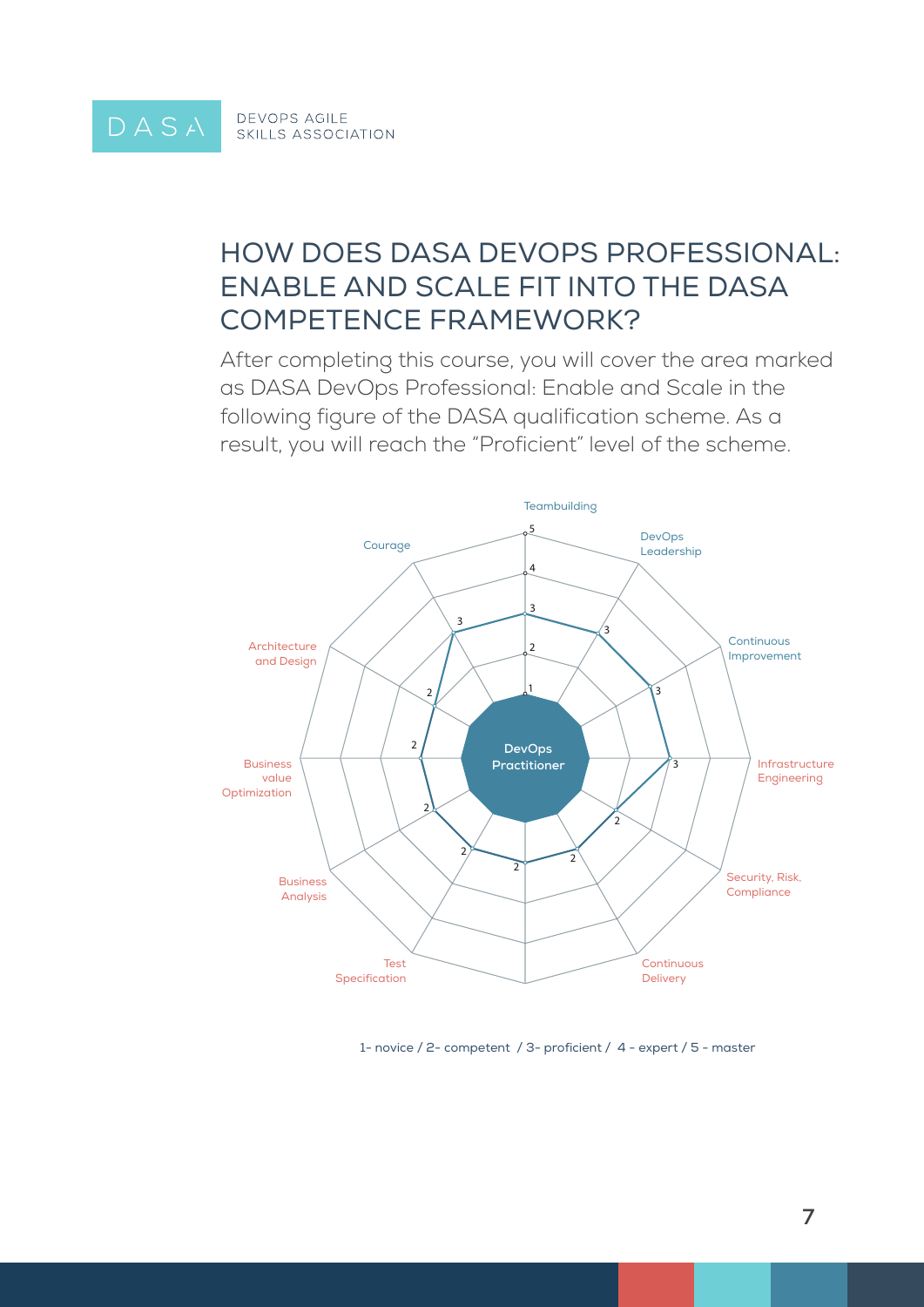#### **DEVOPS AGILE** DASA **SKILLS ASSOCIATION**

### Target Audience

The DASA DevOps Professional: Enable and Scale qualification is primarily aimed at:

- The DASA DevOps Professional: Enable and Scale certification is primarily aimed at:
- Individuals involved in IT development, IT operations, or IT Service Management
- Individuals whose role are affected by DevOps and continuous delivery, such as:
	- ◊ DevOps Engineers
	- ◊ Product Owners
	- ◊ Integration Specialists
	- ◊ Operations Managers
	- ◊ Incident and Change Managers
	- ◊ System Administrators
	- ◊ Network Administrators
	- ◊ Business Managers
	- ◊ Automation Architects
	- ◊ Enterprise Architects

### Course Requirements

**Required:** DASA DevOps Fundamentals certificate

**Beneficial:** Basic familiarity with Agile, Scrum, Lean, and ITSM principles

### Certification Requirements

You will receive the required certification from DASA on successful completion of the DASA DevOps Professional: Enable and Scale exam.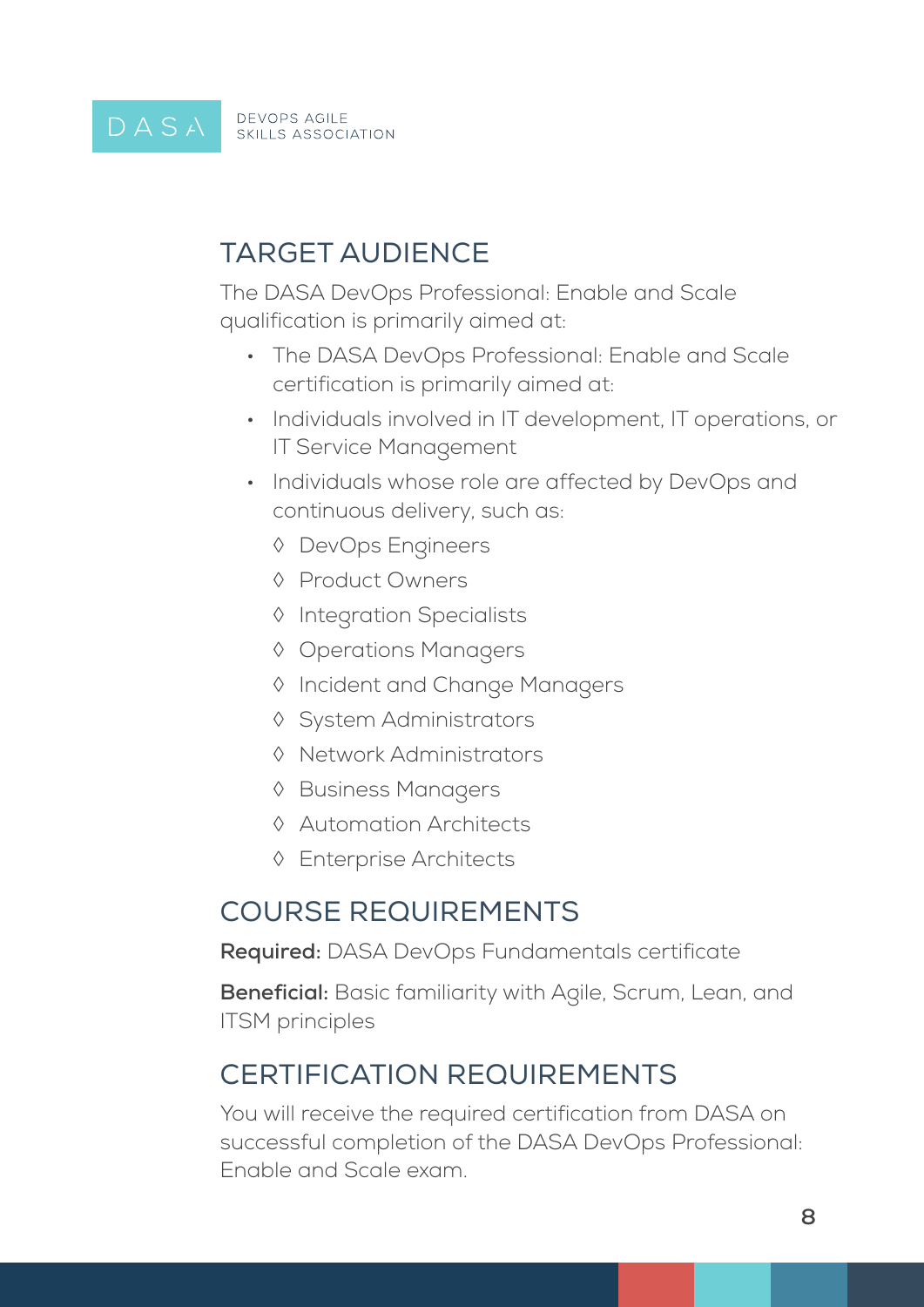#### DEVOPS AGILE<br>SKILLS ASSOCIATION DASA

## **EXAM DETAILS**

The characteristics of the DASA DevOps Professional: Enable and Scale exam are:

#### Exam Format:

- • Closed-book format
- Web-based
- Participants can bring scratch paper

#### Questions:

• 12 multiple choice questions

### Passing Score:

• 60% (36 points to be scored out of 60)

#### Exam Duration:

- • 45 minutes
- • 15 minutes extra time for non-native English speakers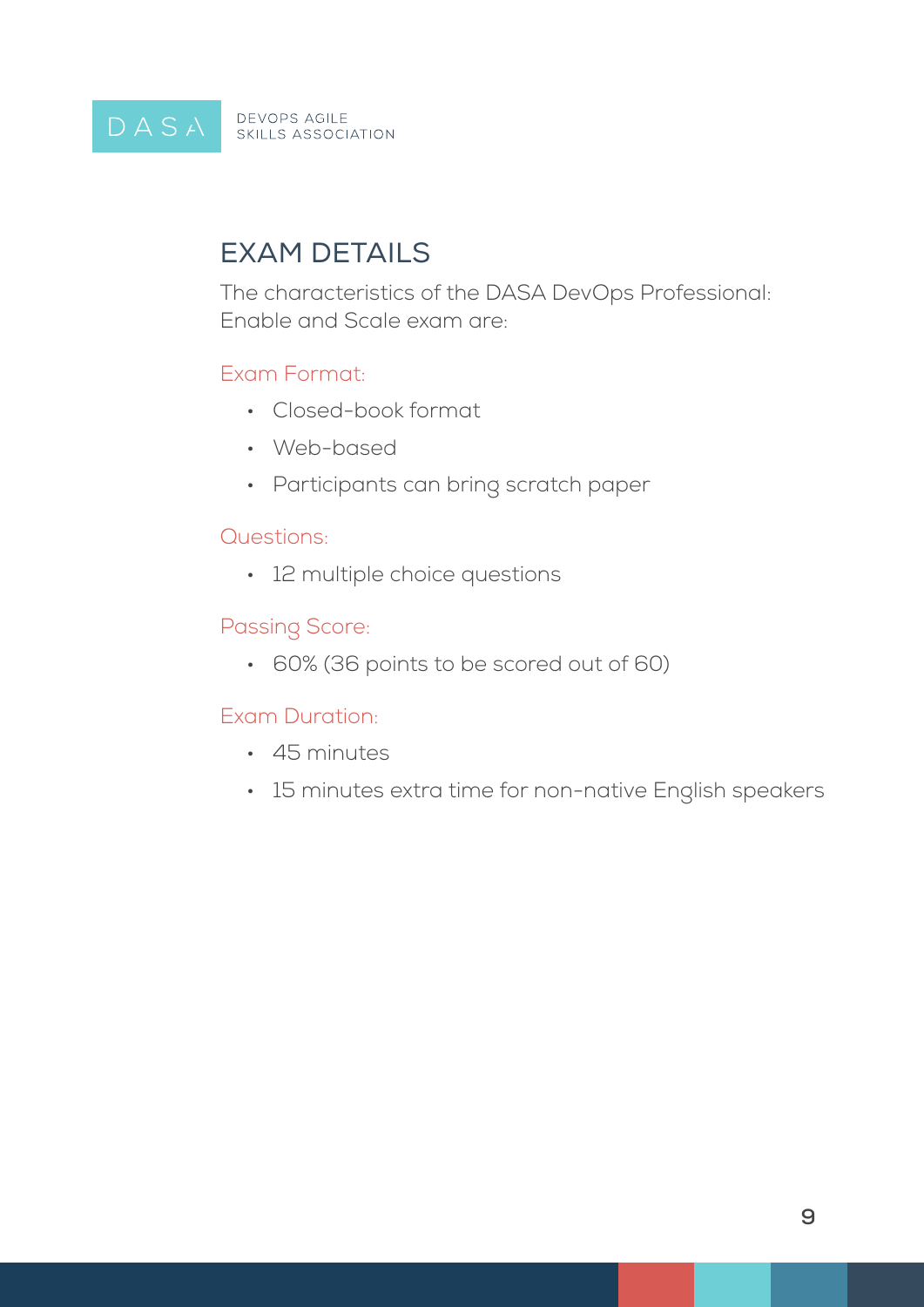# Syllabus Areas

## COURSE INTRODUCTION

This module lets learners know about the course, such as a brief overview, certification, and training agenda.

### TEAMBUILDING

Teambuilding is about understanding the other's point of view, collaboration, mutual accountability, common purpose, and the ability to integrally support the service/product.

#### Design Teams:

- • Characteristics of a DevOps team
- • Skills of a DevOps Team
- • Self-organization and autonomy
- Rules to consider when designing DevOps teams

#### Build Teams:

- Effects of Happiness and Motivation on Performance
- • Feedback
- Creating high-performance teams

#### Governance:

- • Governance within teams
- • Governance between multiple teams
- Governance between organizations
- DevOps contracts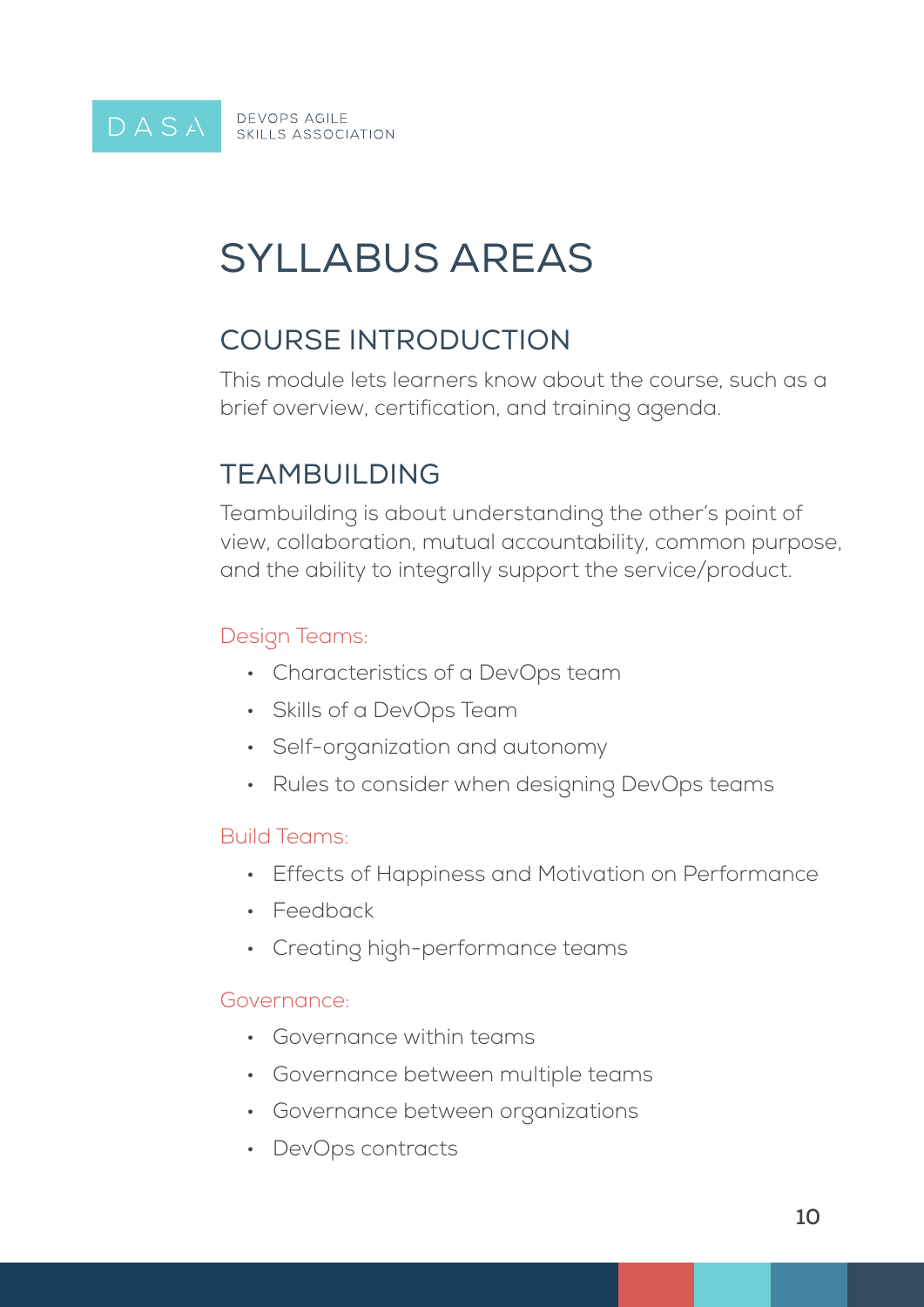#### DASA **DEVOPS AGILE** SKILLS ASSOCIATION

### DEVOPS LEADERSHIP

This module describes how to facilitate teams to high performance, DevOps behaviour, transparency, and a service lifecycle mindset.

#### Build Culture:

- • Creating the right environment
- Providing vision and purpose
- • Stimulating the right behavior
- Servant leadership: giving control
- Servant leadership: supporting and inspiring

#### Create Purpose:

- Defining and aligning purpose
- Purpose of having a purpose
- Alignment versus autonomy

#### Be a Servant Leader:

- • Give Control to the Team
- Inspire and Support the Team

#### Focus on Success:

- • Output versus outcome
- Measuring and steering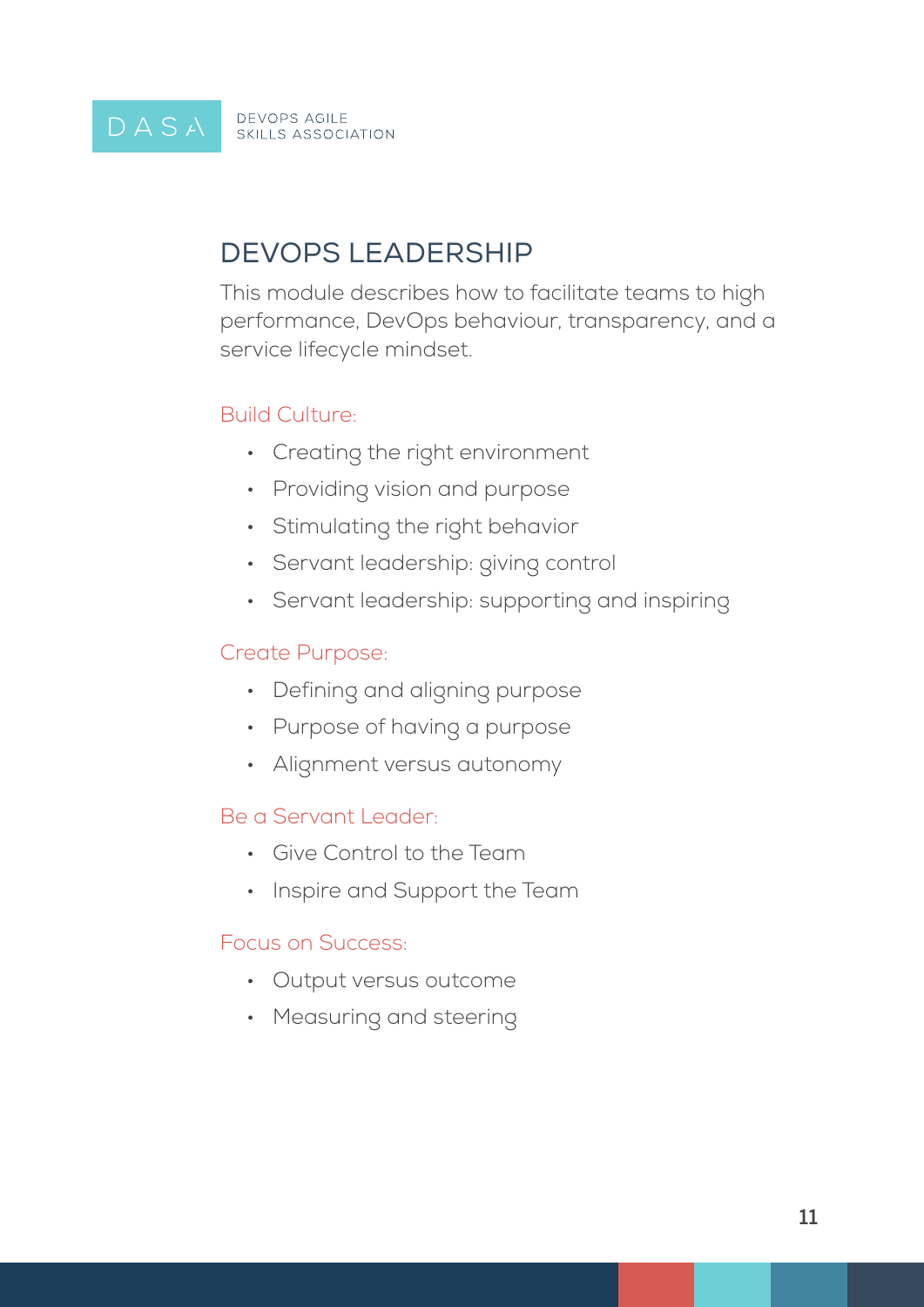#### DEVOPS AGILE<br>SKILLS ASSOCIATION DASA

## **COURAGE**

The Courage module is about coaching courageous behavior, proactivity, reflection, trust, open discussions, experimentation, fail fast, and the courage to change.

#### Build Courage:

- The importance of courage
- • Courage in relationship with experimentation
- Trust in relationship with courage
- Resilience, be ready for the unexpected
- • Courage in relationship with Leadership and feedback
- Enabling courage at team level
- Dealing with Failure

#### Think Different:

- • Courage day to day
- Encourage critical thinking
- • Out of your comfort zone
- Techniques to promote courageous behavior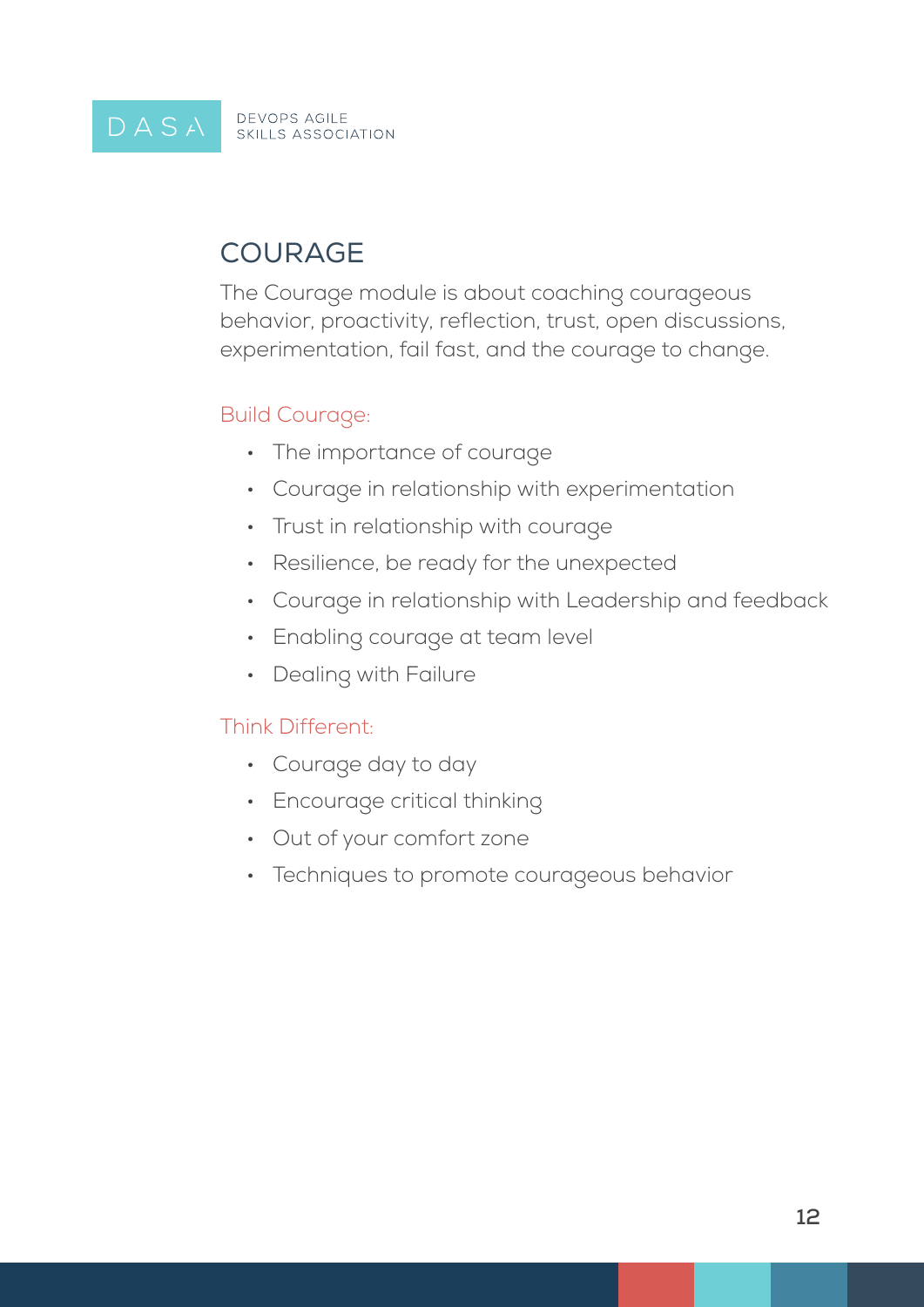DASA **DEVOPS AGILE** SKILLS ASSOCIATION

### VALUE – CUSTOMER-CENTRIC ACTION

This module describes the important aspects that are relevant to identify and deliver the required and expected value for all relevant stakeholders.

#### Aspects of Value and Managing Expectations:

- The different aspects of value
- • Stakeholder management
- • Customer collaboration and using customer feedback

#### Value and Prioritization

• How to do prioritization

### CONTINUOUS IMPROVEMENT

Continuous improvement describes the importance of a Kaizen mindset, quality at the source, first time right, knowledge-sharing, and the ability to adapt.

#### Build Flow:

- • Understanding the Importance of Flow
- Using Lean to optimize flow
- • Kaizen as a mindset
- Radical change versus Kaizen
- Using Pull to optimize flow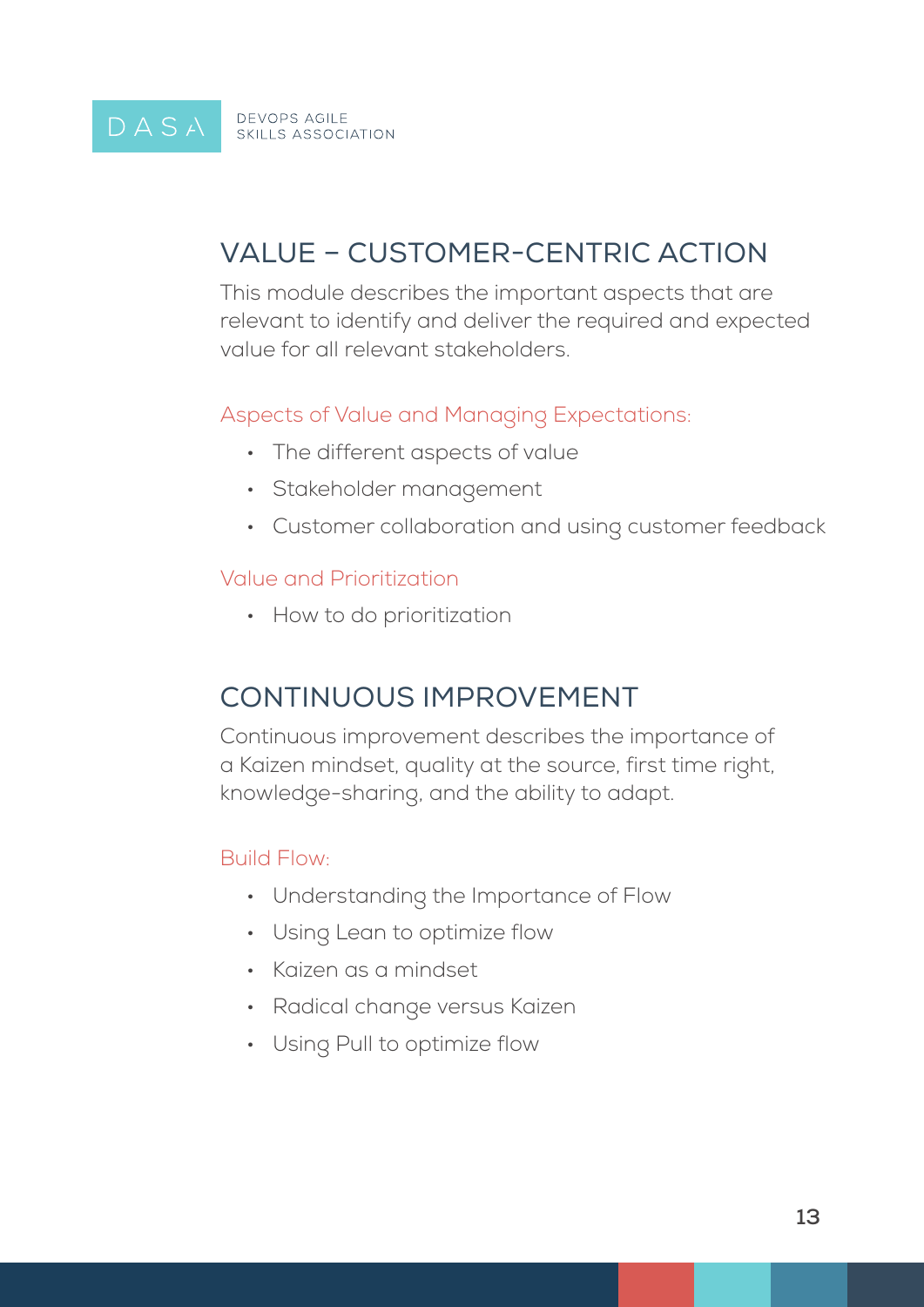### Continuous Improvement Tools:

- • Kaizen Event
- • Value Stream Mapping
- • Visual Management
- • Retrospective
- Daily Standup
- • Five Times Why